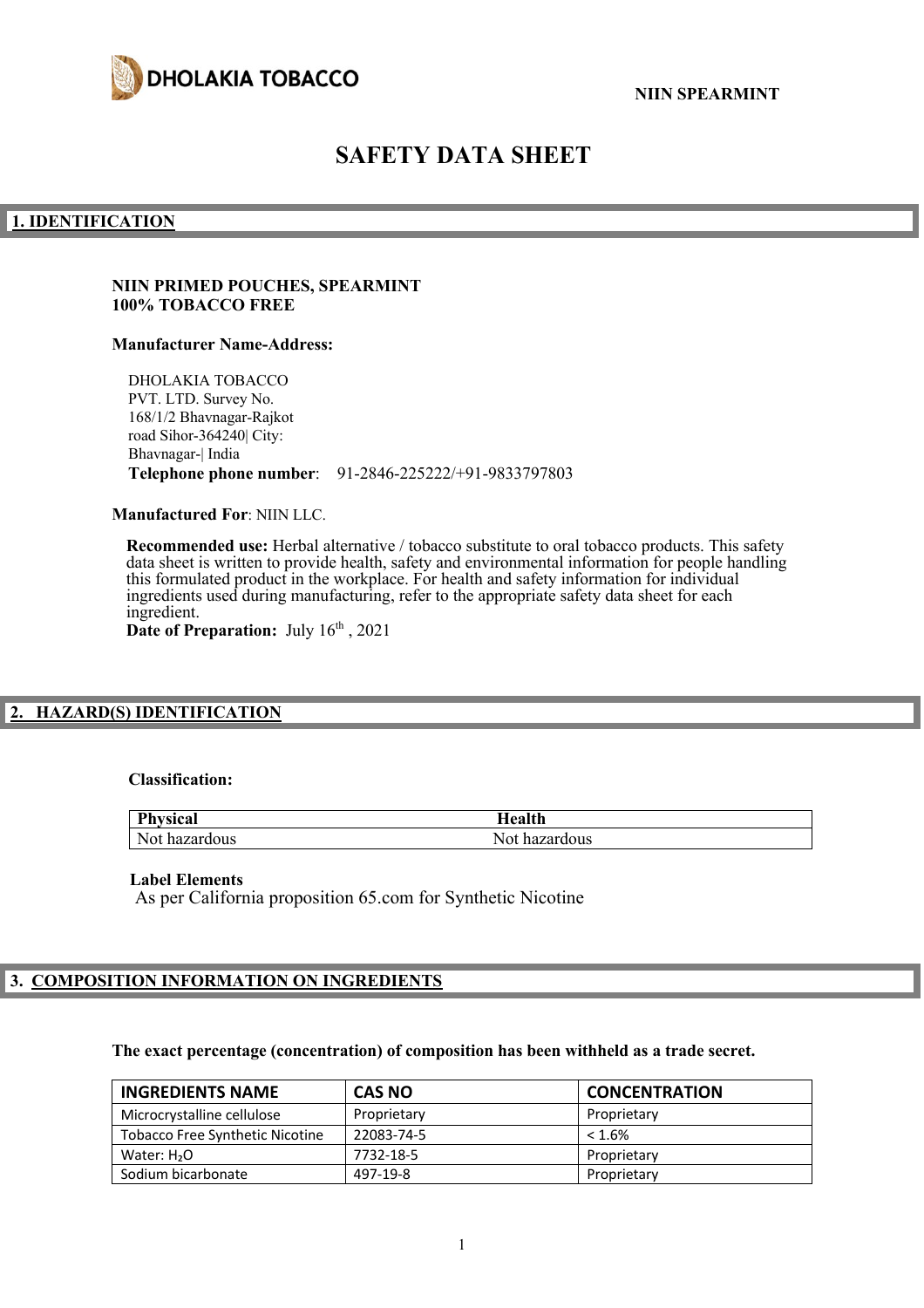

# **NIIN SPEARMINT**

| Propylene glycol       | $57-55-6$     | Proprietary |
|------------------------|---------------|-------------|
| Sucralose              | 56038-13-2    | Proprietary |
| Sodium alginate        | 9005-38-3     | Proprietary |
| Flavor and Aroma       | Proprietary   | Proprietary |
| Sodium chloride (Salt) | 7647-14-5     | Proprietary |
| Vegetable Glycerin     | $56 - 81 - 5$ | Proprietary |
| Potassium sorbate      | 24634-61      | Proprietary |

# **4. FIRST AID MEASURES**

**Inhalation:** Under normal conditions of intended use, this material is not expected to be an inhalation hazard.

Skin contact: Health injuries are not known or expected under normal use.

**Eye contact:** Health injuries are not known or expected under normal use. May be irritating to eyes.

**Ingestion:** Health injuries are not known or expected under normal use. May be harmful if swallowed.

**Symptoms related to the physical, chemical and toxicological characteristics:** The possible symptoms of overexposure include: increased heart rate; increased blood pressure; salivation; abdominal pain; headache; depression; respiratory depression; dizziness.

**Information on toxicological effects:** Acute toxicity Health injuries are not known or expected under normal use. May be harmful if swallowed.

# **5. FIRE FIGHTING MEASURES**

**Extinguishing media:** Use water spray, carbon dioxide, dry chemical or foam to extinguish a fire.

**Specific hazards arising from the chemical:** product is not a fire hazard but may burn under fire conditions.

**Special protective equipment and precautions for fire-fighters:** Firefighters should wear positive pressure self-contained breathing apparatus and full protective clothing for all fires involving chemicals.

#### **6. ACCIDENTAL RELEASE MEASURES**

**Personal precautions, protective equipment, and emergency procedures:** Wear appropriate protective clothing and equipment as described in Section 8.

**Environmental Precautions:** Prevent spill from entering sewers and water courses. Report releases as required by local and national authorities.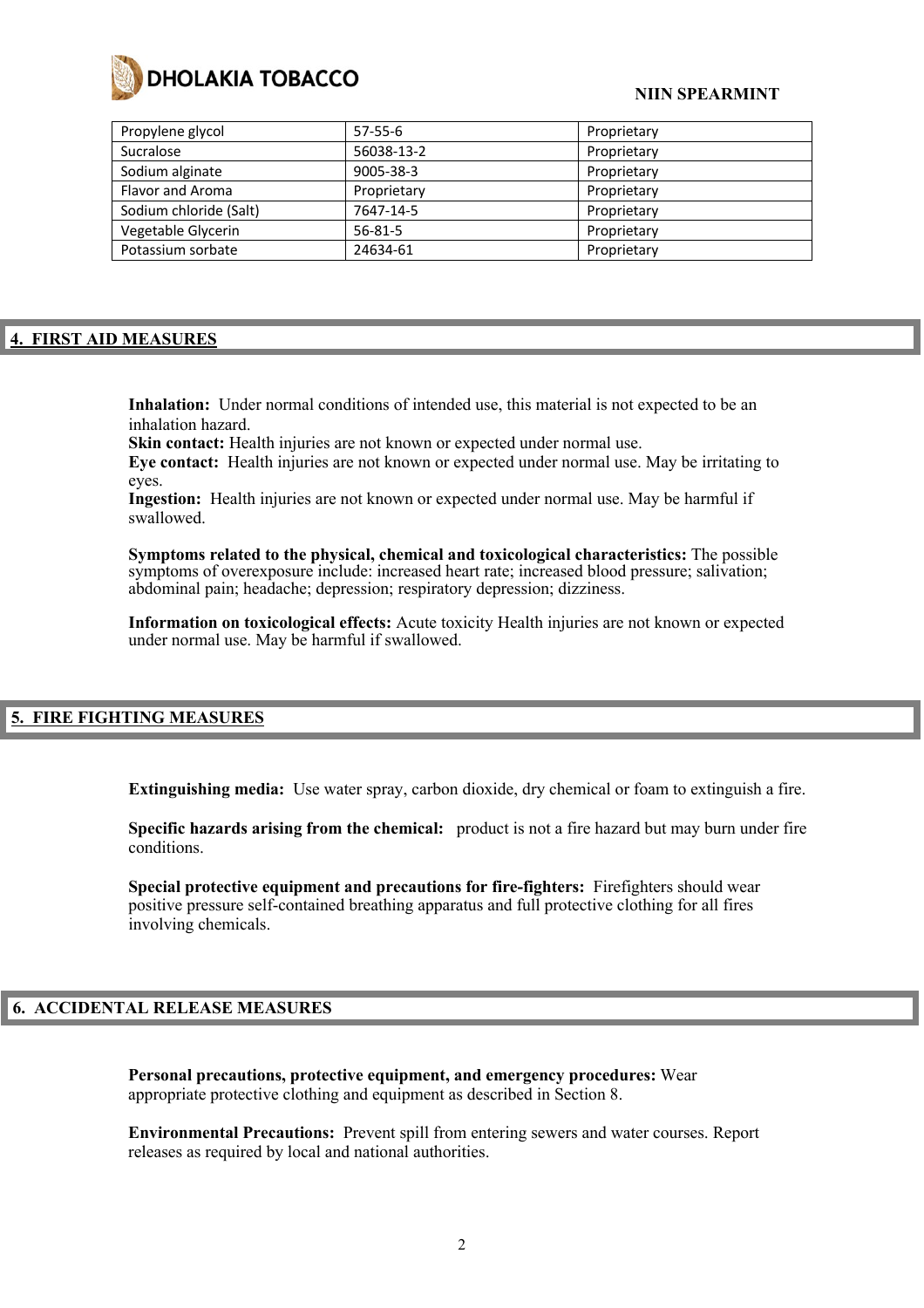

**Methods and materials for containment and cleaning up:** Collect using methods that avoid the generation of dust and damage to pouch and place in appropriate container for disposal. Clean area thoroughly.

# **7. HANDLING AND STORAGE**

**Precautions for safe handling:** Avoid contact with eyes, skin and clothing. Wash thoroughly with soap and water after handling.

**Conditions for safe storage, including any incompatibilities:** Store in a tightly closed container. Store in a cool, dry, well-ventilated area away from incompatible substances, store protected from direct sunlight.

Keep away from children and pets.

# **8. EXPOSURE CONTROLS / PERSONAL PROTECTION**

#### **Exposure guidelines:** Not Established

**Hand protection**: Person allergic to any ingredients of the products shall be kept away from exposure

#### **Individual protection**

#### **measures: Respiratory**

**protection:** Not applicable **Skin protection:** Wear appropriate gloves to prevent skin exposure. **Eye protection: S**afety goggles recommended for handling damaged goods **Other:** None known.

#### **9. PHYSICAL AND CHEMICAL PROPERTIES**

**Appearance (physical state, color, etc.):** White to off white pouch **Odor:** mint leaf, menthol **Odor threshold:** Not available **pH:** 8-10 **Melting point/freezing point:** Not applicable **Boiling Point:** Not applicable **Flash point:** Not applicable **Evaporation rate:** Not applicable **Flammability (solid, gas):** Not flammable **VOC:** Not applicable **Flammable limits: LEL:** Not applicable **UEL:** Not applicable **Vapor pressure:** Not applicable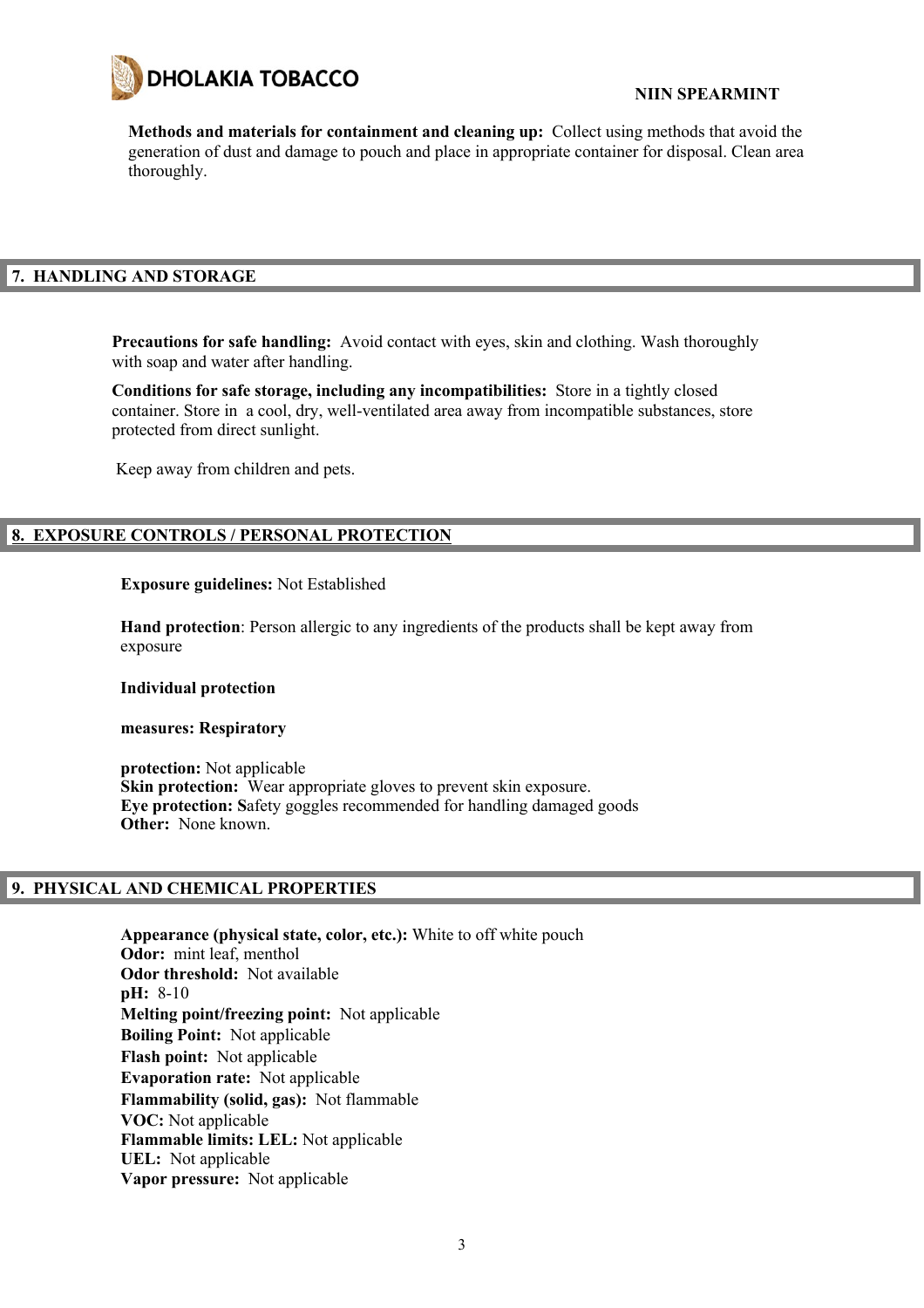

**Vapor density:** Not applicable **Relative density**: Not available **Solubility(ies):** Not soluble in water **Partition coefficient: n-octanol/water:** Not available **Auto-ignition temperature:** Not available **Decomposition temperature:** Not available **Viscosity:** Not applicable

# **10. STABILITY AND REACTIVITY**

**Reactivity:** Not reactive under normal conditions of use. **Chemical stability**: Stable. **Possibility of hazardous reactions:** None known. **Conditions to avoid:** Excess Heat. **Incompatible materials:** Avoid oxidizing agents. **Hazardous decomposition products:** Thermal decomposition may yield carbon and nitrogen oxide.

# **11. TOXICOLOGICAL INFORMATION**

### **Acute effects of exposure:**

**Inhalation:** No adverse effects. **Ingestion:** Swallowing amounts above the recommended dosage may cause nicotine overdose with symptoms of nervous system stimulation, nausea, vomiting, dizziness, diarrhea, weakness or rapid heartbeat **Skin contact:** Contact may cause slight irritation. **Eye contact**: Contact may cause slight irritation with redness and tearing. **Chronic Effects:** None known. **Sensitization:** Components are not known to be sensitizers. **Germ Cell Mutagenicity:** None of the components have been shown to cause germ cell mutagenicity. **Reproductive Toxicity:** Nicotine may cause adverse effects on development and fertility based on animal studies. **Carcinogenicity:** None of the components is listed as a carcinogen by IARC. **Acute Toxicity Values**: Not Available.

# **12. ECOLOGICAL INFORMATION**

No information available.

# **13. DISPOSAL CONSIDERATIONS**

Dispose in accordance with all local, state and federal regulations. No specific disposal method is recommended.